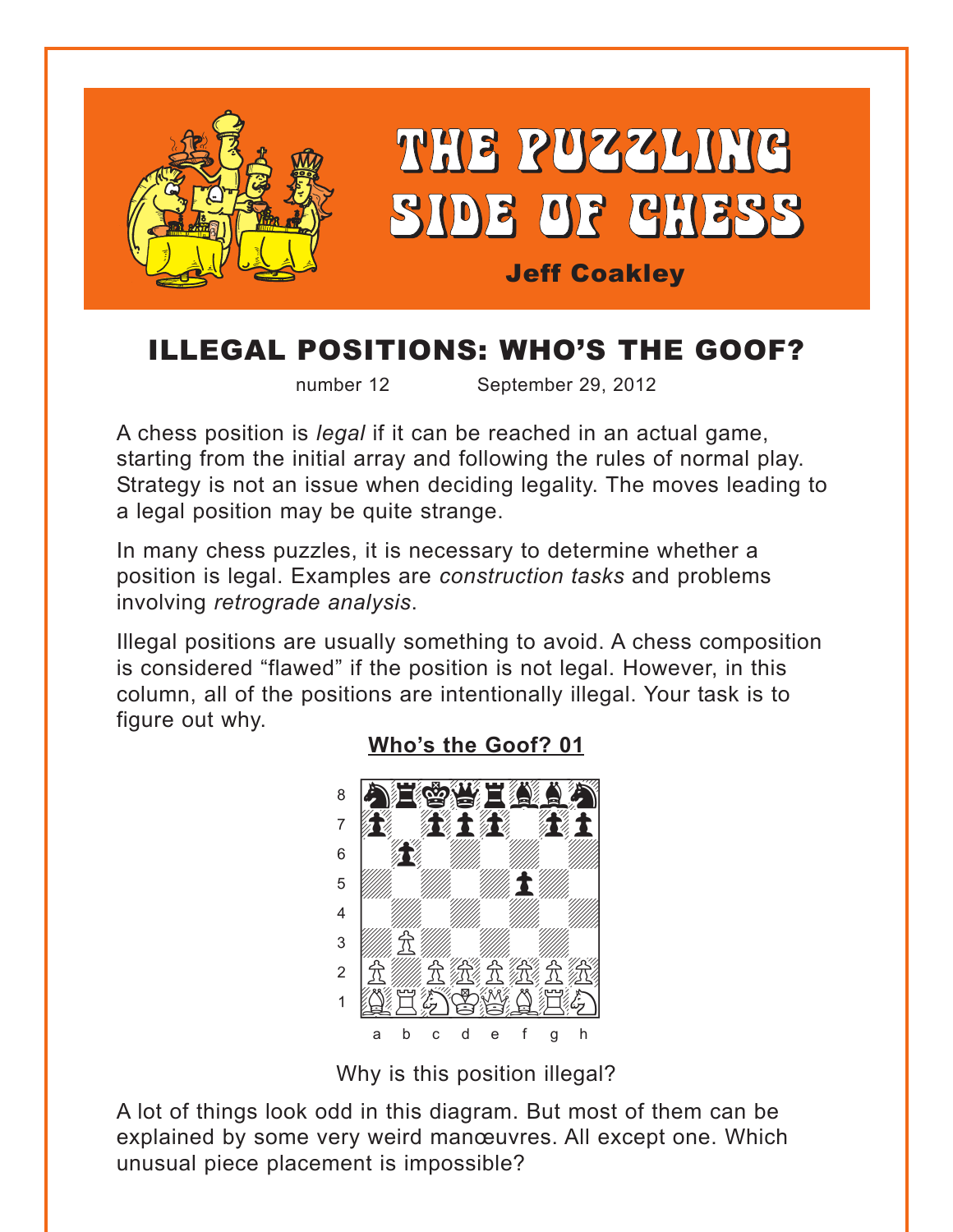<span id="page-1-0"></span>If you ever supervised young children playing chess, then you are probably familiar with the typical errors that lead to illegal positions in their games: queen starting on the wrong square, two bishops on the same colour, and my favourite, both kings in check! I don't know if Geurt Gijssen ever discussed this *irregularity* in An Arbiter's Notebook, but it can be a tricky situation to deal with. Luckily, most kids are very good-natured when faced with such a predicament.

When I first began making Who's the Goof? puzzles, my goal was to teach students about simple "legal mistakes". Eventually the mistakes became more complicated, and finding the goof was a challenge, even for stronger players. The next two positions are not too hard, but perhaps not too easy either.



Who's the Goof? 02

Why is this position illegal?

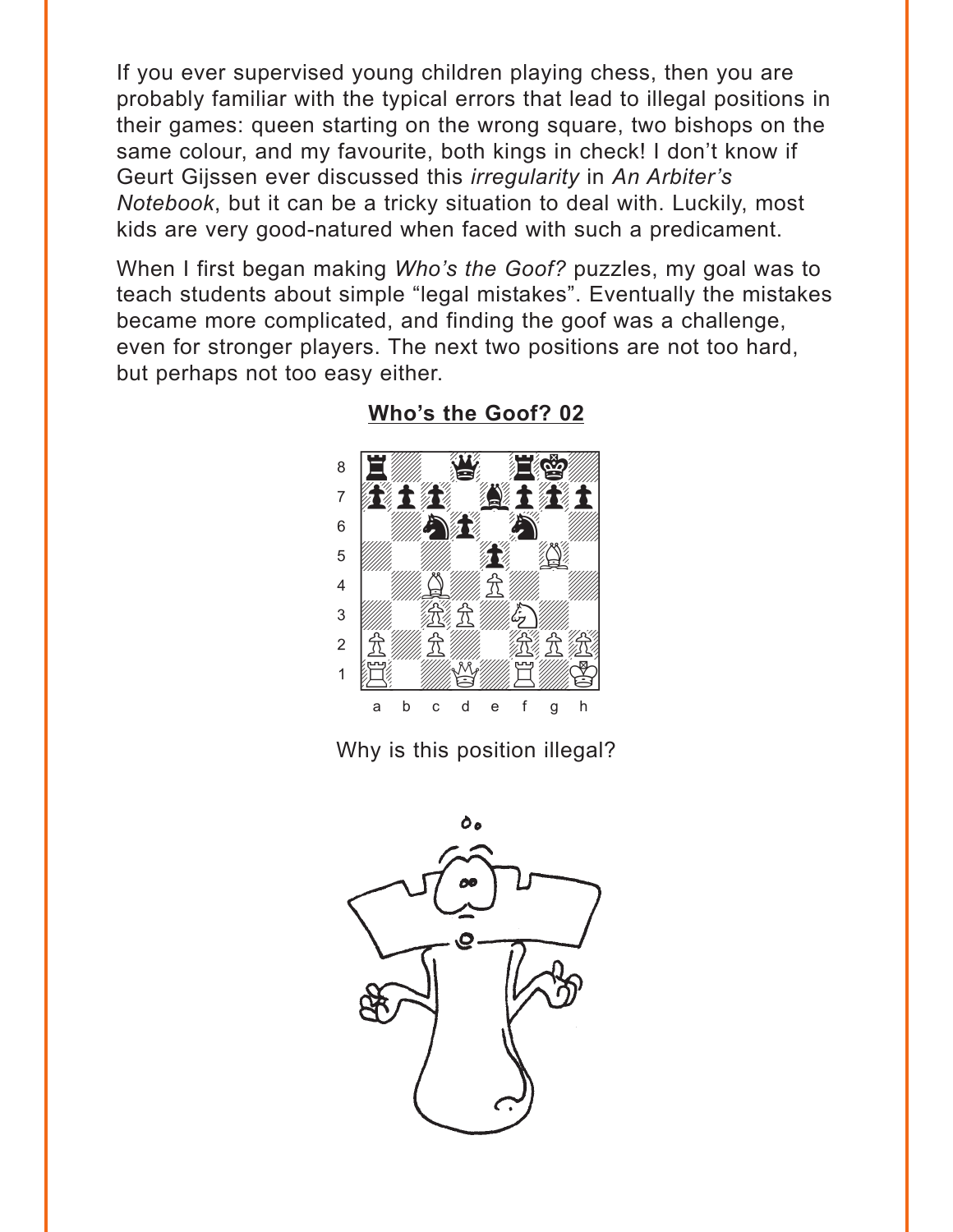### Who's the Goof? 03

<span id="page-2-0"></span>

Why is this position illegal?

Who's the Goof? problems will appear every two or three months on The Puzzling Side of Chess. You may find it surprising how many things can go wrong in a position to make it illegal. But I won't list them here. That might spoil your fun.

The following position takes a step up in level of difficulty.



Who's the Goof? 04

Why is this position illegal?

Puzzles which involve retrograde analysis come in various forms. The most common type of retro problems are those where the task is to figure out what the last move was (or the last several moves).

Who's the Goof? is a kind of negative proof game. The goal is to prove that a position could NOT happen in a real game. In this sense, it is a legitimate form of retrograde analysis.

Our final two positions should be tough enough to stump some of the master solvers. Good luck!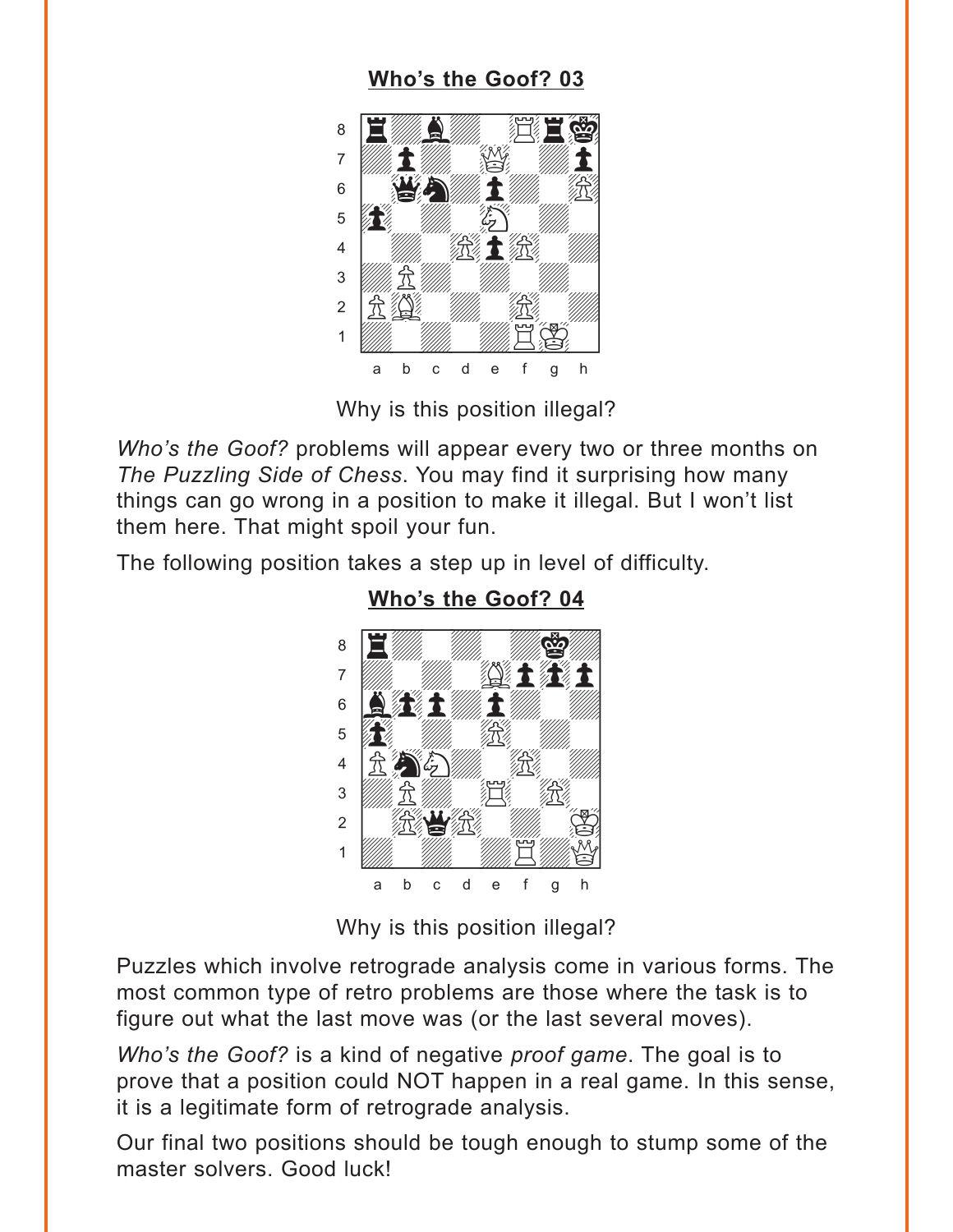### Who's the Goof? 05

<span id="page-3-0"></span>

Why is this position illegal?

While searching through various references on retrograde analysis, I was glad to discover a few Who's the Goof? puzzles composed by others. Of course, they did not call them "goofs", but they did create problems where the sole task was to determine why the position was illegal.

The oldest example I found was from 1892 by Scottish composer George Hume (1862-1936). He is best known for his work with Alain C. White, collecting problems and editing numerous books.

Who's the Goof? #6



Why is this position illegal?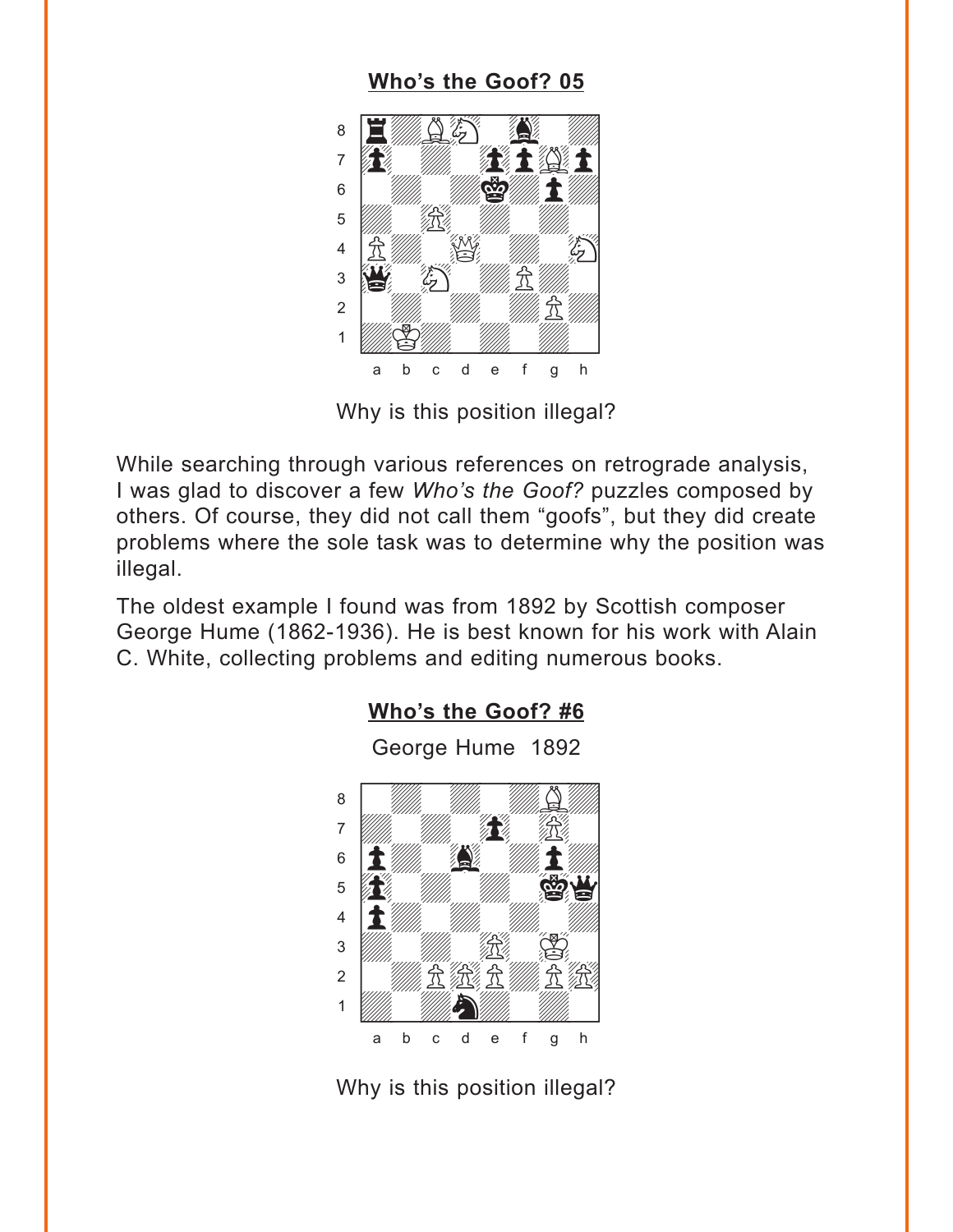# <span id="page-4-0"></span>**SOLUTIONS**

Problems 1-5 by J. Coakley. Number 1 is a *ChessCafe.com* original (2012). 2 is from *Scholar's Mate 31* (1996), 3 from *Winning Chess Puzzles For Kids* (2006), 4 and 5 from *Volume 2* (2010).

*PDF hyperlinks*. You can advance to the solution of any puzzle by clicking on the underlined title above the diagram. To return to the puzzle, click on the title above the solution diagram.



**[Who's the Goof? 01](#page-0-0)**

The goof is the black rook on e8. Everything else in the position can be explained "legally".

There is no way the black rook could get from h8 to e8 with an unmoved black bishop on f8 and unmoved black pawns on e7, g7, and h7.

In case you're wondering, the white formation could be reached as follows: 1.b3, 2.Bb2, 3.Nf3, 4.Nc3, 5.Rg1, 6.Ne4, 7.Ng3, 8.Nh1, 9.Bd4, 10.Qb1, 11.Kd1, 12.Kc1, 13.Kb2, 14.Qe1, 15.Kc1, 16.Kd1, 17.Rb1, 18.Ba1, 19.Ne5, 20.Nd3, 21.Nc1. The black king could have gone to c8 via the route e8-f7-e6-d5-c6-b7-c8.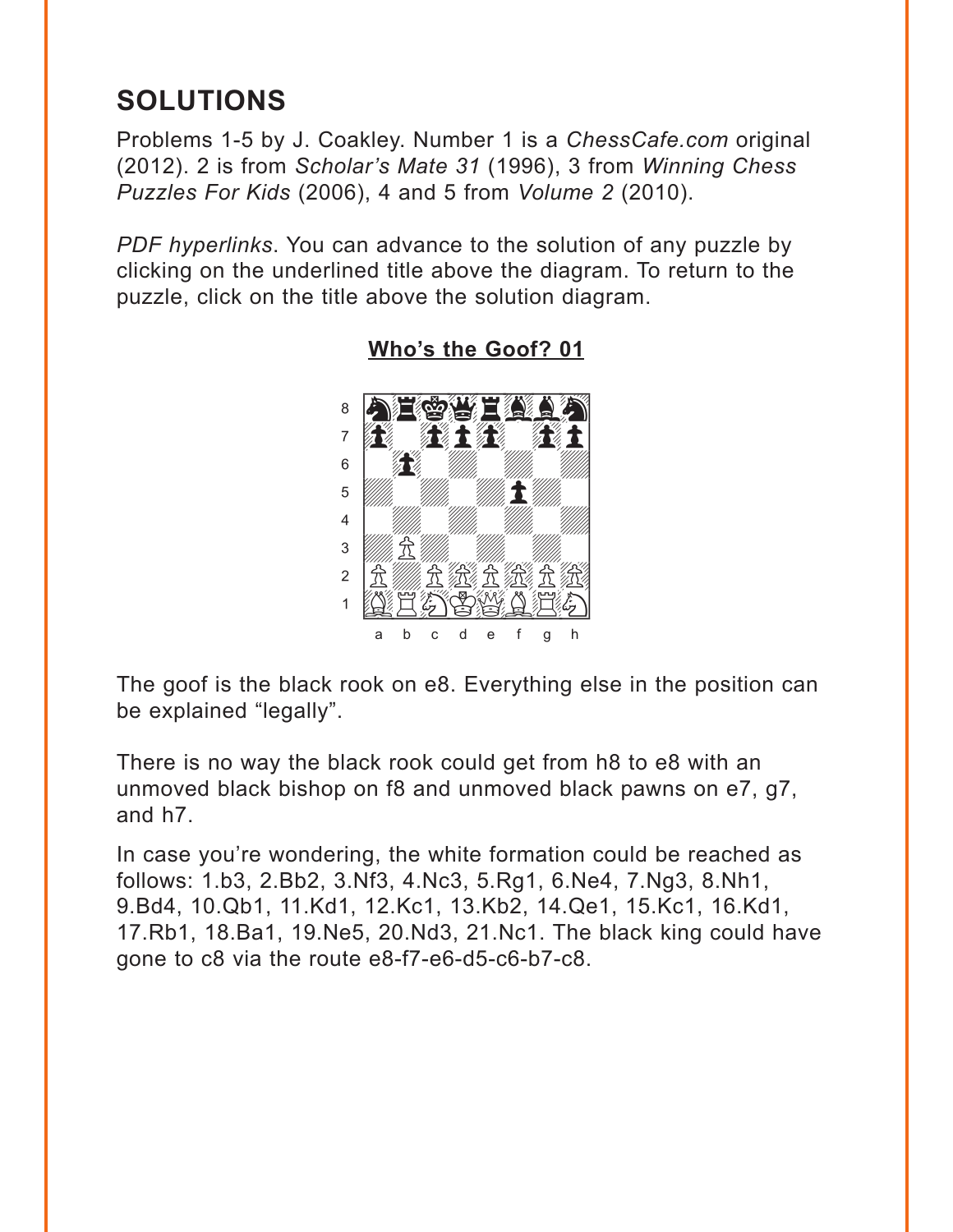### Who's the Goof? 02

<span id="page-5-0"></span>

The goof is the pawn on c3.

The only way that the white pawn structure could arise is if the pawn that started the game on b2 took a black piece on c3, which is a dark square. However, Black is only missing one piece, the light-square bishop. And obviously, a light-square bishop cannot be captured on a dark square.

Discovering why a position is illegal is often an exercise in "backwards thinking" (retrograde analysis). Taking an inventory of pieces and identifying necessary captures are standard methods.



#### Who's the Goof? 03

The goof is the black rook on g8, which is checking the white king. Black had no legal move on the previous turn to give this check.

The rook could not have moved to g8 from along the g-file because it would already be checking the white king. It cannot be Black's turn if White is in check.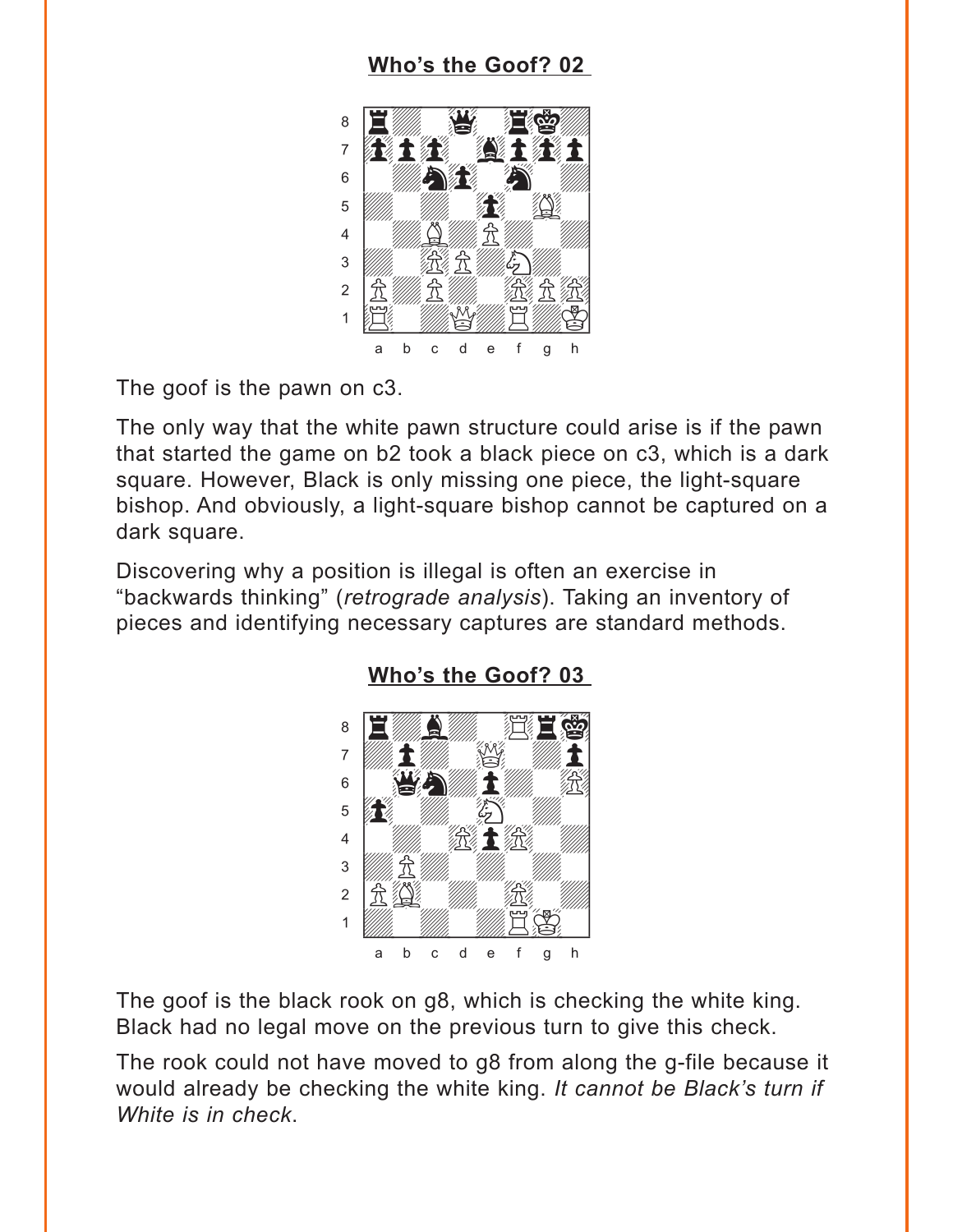<span id="page-6-0"></span>The only potential discovered check was ...Kg7-h8+. But the black king would be in an impossible double check on g7 (from the white queen and h-pawn).

Examining checks is another standard method of retro thinking. Impossible checks, especially double checks, are a frequent "violation".



**[Who's the Goof? 04](#page-2-0)** 

The goof is the white bishop on e7.

White's original dark-square bishop could not have reached e7 from c1 because there are still unmoved white pawns on b2 and d2. A bishop like this, which seems to have miraculously escaped from behind a wall of pawns, is called an *obtrusive piece*.

The white bishop cannot be a promoted pawn either. White has seven pawns on the board, with none on the h-file. To promote into a darksquare bishop, the white h-pawn would have needed to reach d8 or f8, which requires four captures (for example, h4xg5xf6xe7xf8). There are also other ways for White to promote a kingside pawn (g4-g5xf6xe7xf8 plus h2xg3) but they all require at least four captures.

Black is missing exactly four pieces, but one of them was captured on b3 to create the white doubled pawns. So there are not enough possible captures for a white pawn promotion on d8 or f8.

The bishop on e7 is not an original bishop and it is not a promoted bishop, so the position is illegal.

There are sometimes different perspectives on what is wrong with an illegal position. An alternative view of this puzzle, which is essentially the same, is that the white pawn on b3 is the goof. The promoted bishop on e7 required four captures, so there were not enough missing black pieces for White to capture on b3.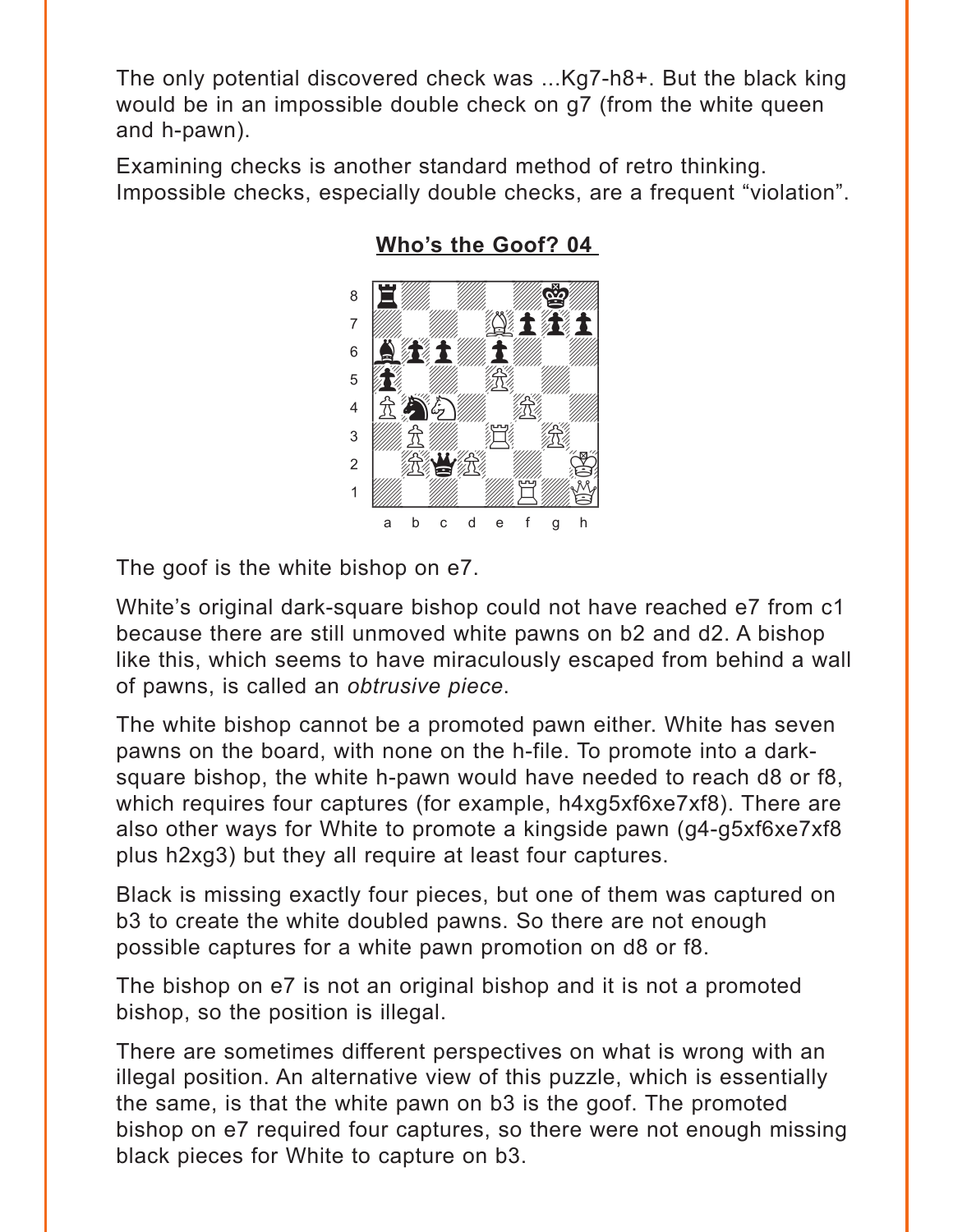<span id="page-7-0"></span>Therefore, a more precise solution would be to say that the position is illegal because it requires five captures by White, and Black is only missing four pieces.

In any case, the legality of a chess position often depends on the possibility of a piece being a promoted pawn.



### **[Who's the Goof? 05](#page-3-0)**

The double check by White with the bishop at c8 and knight at d8 is legal. The last move was d7-d8=N#, combining a discovered check with an underpromotion. The goof is the position before White's move. Black had no legal move on the previous turn to reach that position.

Consider the position before White plays d7-d8=N#. There is a white pawn on d7, the d8 square is vacant, and it is White to play. What move did Black just make?

It's easy to see that the black bishop and pawns did not move. They had nowhere to come from.

The only square the black rook could have moved from is b8, but on b8 it would be checking the white king, and it could not be Black's turn if White is in check.

The same is true for the black queen. She would be checking the white king from any square she could have moved from (a1, a2, b2, b3, b4, c1).

That leaves the black king. He did not move to e6 from d5, d6, e5, or f6 because he would have been in an impossible double check on those squares. Lastly, the king did not move from f5 because he would have been in an impossible check by the white knight at h4. All the squares that knight could have moved from are occupied.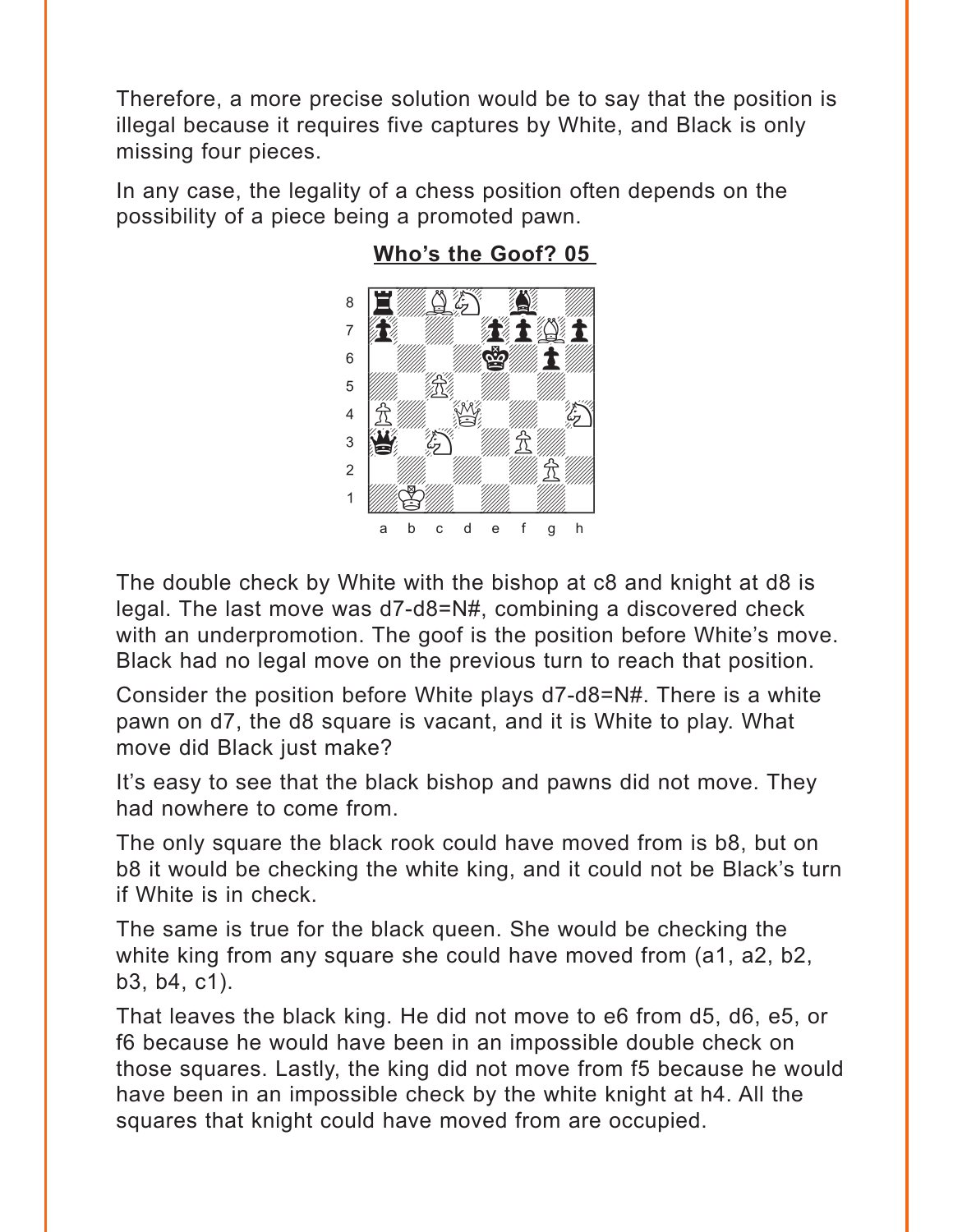<span id="page-8-0"></span>Since Black had no possible move on the previous turn, the position is illegal. This bizarre situation is known as a "retro-stalemate". It is a common occurrence in retrograde analysis and proves that some move leading to the given position was illegal.

### **[Who's the Goof? 06](#page-3-0)**

George Hume 1892 *Europe Échecs 14 (October 1959)*



The illegal activity in this position is well hidden. The goof is related to the black bishop on d6 and the white pawn on g7. The black bishop is not the one that started on f8, but that is not easy to prove. It is also not clear why that makes the position illegal. The fact that White stands in checkmate is irrelevant.

Let's gather some information:

The white pawn on e3 could only get there by capturing from f2. That means that the white pawn on g7 must have come from b2, capturing five times on dark squares. The capture on e3 was also on a dark square. So White needs a total of six captures on dark squares to reach this pawn formation.

Black is missing seven pieces: three pawns, two rooks, one knight, and a light-square bishop. Only the capture of the light-square bishop is unaccounted for. The other six black pieces were taken by the white b-pawn and f-pawn.

To prove that the black bishop on d6 is not the original bishop from f8, we need to show that the black pawn that started on g7 was captured on g7.

The white bishop on g8 is a promoted piece because there are unmoved white pawns on e2 and g2. So we can deduce that the white a-pawn promoted to a light-square bishop on a8. It did not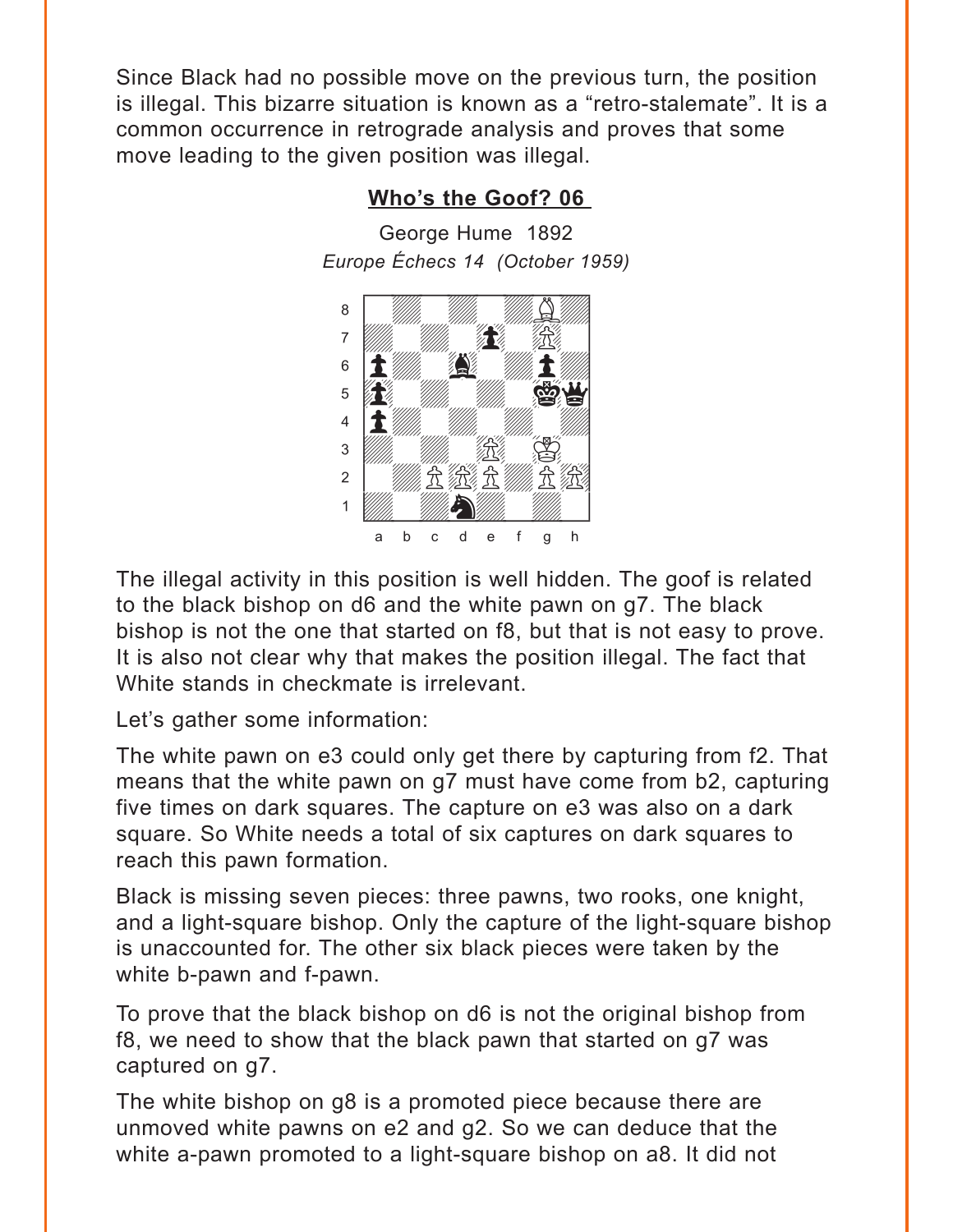promote on c8 because that would require two captures, and there is only one black piece available (after the six captures by the white bpawn and f-pawn). We can also deduce that the white a-pawn marched directly down the a-file to a8. It did not capture on the b-file and then return to the a-file because that would again require two captures.

Because the white a-pawn moved directly from a2 to a8, the three black pawns on the a-file each had to be on the b-file at some point in order for the white pawn to pass. Therefore, a minimum of five captures were necessary to create the tripled a-pawns. For example, ...a7xb6, ...b6xa5, ...b7xa6, ...c6xb5, ...b5xa4.

White is missing seven pieces. Since the black a-pawns made at least five captures, that leaves two white pieces available for capture elsewhere. However, one of those two pieces is the bishop that began the game on f1 and it must have necessarily been captured on f1. Because of the unmoved white pawns on e2 and g2, we know that a black pawn did not capture the white bishop on f1. That leaves just *one white piece available for capture* by the black kingside pawns.

The missing black h-pawn is the key to concluding this proof. We know that the three missing black pawns were all captured at some point, either as a pawn or as a promoted piece. We also know that each of those captures could only have happened on these squares: e3, c3, d4, e5, f6, g7.

The black h-pawn never promoted (on f1) because two captures are required to reach the f-file. It was not captured on e3 because three captures are required to reach the e-file. And it was not captured by the white b-pawn on its way from b2 to g7. Since there is no possible way for the black h-pawn to have been captured anywhere, it must be the pawn on g6. It got there from h7 by capturing a white piece. That uses up all the available captures for the black kingside pawns.

Since the black pawn on g6 came from h7, the black pawn that started on g7 is among the missing black pieces. It did not leave the g-file because there are no more white pieces available for capture. Therefore, the black pawn that started on g7 was captured on g7. Whew!

That means that the black bishop on d6 is not the bishop that started on f8. It could never have gotten past the black pawn on e7 or either pawn that always stood on g7 (first black then white).